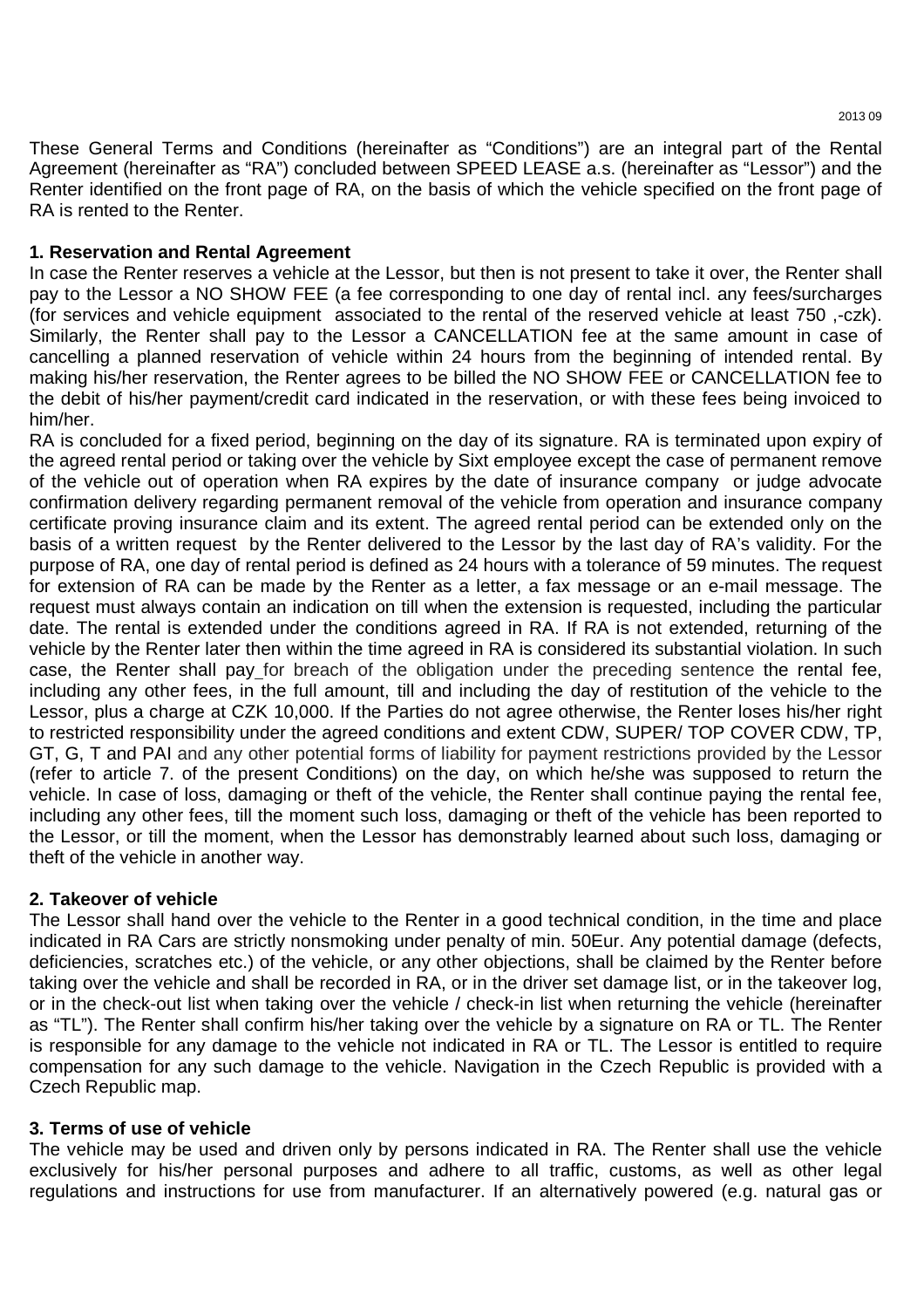electro drive) vehicle is rented, the Renter confirms by signing RA, that he/she has become familiar with operating such vehicle, with handling the filling equipment and with instructions on parking/garaging such vehicle. The Renter is responsible for any damage caused by nonobservance of these instructions. The Renter shall take care that no damage is caused to the vehicle and adhere to the instructions provided by vehicle's manufacturer related to the operation of the vehicle, as well as the conditions and recommendations set forth by the Lessor. The Renter shall secure the vehicle against theft, abuse or damage. In particular, the Renter shall not leave the keys and vehicle documents in a parked vehicle and lock the vehicle when parked. The Renter shall not let the vehicle be used by other persons than those indicated in RA, take part in races, competitions or similar events with the vehicle, use the vehicle to carry persons or property against payment, use the vehicle to push or taw cars, trailers or other equipment, subject the vehicle to changes and modifications, and use the vehicle for traveling to countries contrary to the RA, if not otherwise agreed by a record in RA. The Renter shall not drive the vehicle when impaired by alcohol, narcotics, medicals or other substances, which can have impact on driver's perception and ability to react, or let the vehicle being driven by such person. The Lessor is entitled to require access to the vehicle in order to verify that it is used by the Renter in an appropriate way. The Renter shall allow the Lessor make such verification. Nonobservance of any of the above indicated obligations is considered a substantial violation of RA, and, in such case, the Renter is responsible for the vehicle and any damages caused in a full extent, disregarding the agreed amount of coinsurance. In case the Renter uses the vehicle abroad, he/she shall, at his/her own expense, obtain any applicable permits to use the vehicle abroad, and observe the applicable legal regulations of the country, in which the vehicle is used. The Renter is responsible to the Lessor also for any damage caused by nonobservance or violation of this obligation, and, in case the vehicle is retained or requisitioned abroad, the Renter shall make any actions required for releasing the vehicle, and to pay the agreed rental fees for the entire period. In such case, the rental period does not expire, until the vehicle is returned to the Lessor. The Renter shall pay any damage and costs incurred by the Lessor in connection with retaining or requisitioning of the vehicle abroad as well as tow away and parking fees in foreign countries and vehicle return to CZ.

### **4. Return of vehicle**

The Renter shall return the vehicle to the Lessor with all the accessories and documents expecially with lids, electrical cable from electric vehicle and the CD with navigation, if rented to the Renter - "CD NAVI returned" shall be indicated in RA or TL), at the time and place indicated in RA, and in a condition, in which he/she took it over, with regard to usual wear. If there will not be all accessories returned together with the vehicle the Lessor is allowed to require compensation at cost of new accessories while also charge of 1.000 CZK. The Renter shall return the vehicle with a full fuel tank, or, as the case may be, full fuel tanks in case of alternatively powered vehicles, if he/she has not paid the Prepaid Petrol Fee, or if he/she has not paid the service after returning the vehicle. If the Renter has received also a fuel card from the Lessor, the price for all filled fuel and/or the price for other spendings goods and services purchased in this way shall be billed to the Renter subsequently at any time the Lessor identifies such use of the fuel card. In case of loss or theft of the fuel card, the Renter shall notify the Lessor in writing about this situation. Before such notification and block according to the rules of the card issuer, the Renter is responsible for any transactions made using this card, and shall pay to the Lessor the fee for its blocking (refer to Pricelist of Nonstandard Actions). A similar procedure applies also in case the Renter does not return the card together with the vehicle (i.e. blocking, charge and responsibility for all transactions until blocking of the fuel card is made). The vehicle shall be handed over to appointed Lessor's employee or to a third party appointed by the Lessor. The Renter is responsible for the vehicle, until the Lessor has physically taken it over and has confirmed this fact by a signature in RA or TL; from this moment on, the vehicle is considered duly returned. Before taking over the vehicle, the Lessor or the third party appointed by the Lessor shall check the condition of the vehicle and record the identified condition in RA or TL (in particular, any damage indicated in RA or TL when the vehicle was being taken over by the Renter shall be indicated). Also the Renter shall sign such record in RA or TL, otherwise the Lessor does not provide him/her with a confirmation on returning the vehicle (copy of RA or TL). A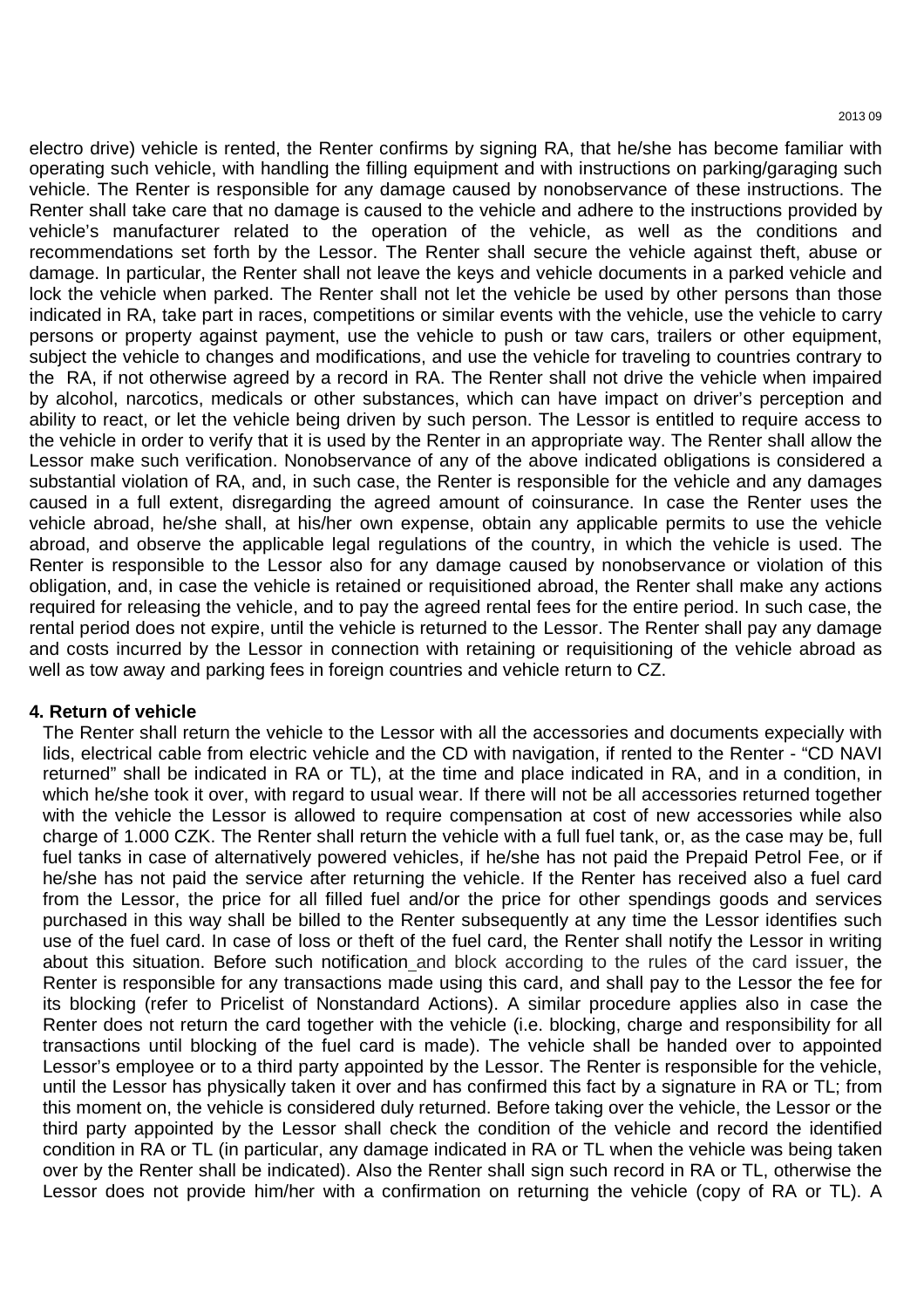refusal to sign RA or TL does not relieve the Renter from responsibility for any identified damage to the vehicle and, in addition, the Lessor is entitled to bill such Renter with a fee at CZK 10,000. In case the Renter returns the vehicle in a dirty condition, not allowing an appropriate check of overall vehicle's condition, this fact is recorded in RA or TL, and, in such case, the Lessor is entitled to be compensated for any damage to the vehicle (including wrong fueling and engine damage), which is identified after the vehicle has been washed, i.e. also such damage, which is not indicated in RA and TL upon returning the vehicle by the Renter, including the cost of washing. The Lessor is entitled to bill the Renter with a fee of CZK 10,000 also in case the Renter does not duly return the vehicle to the Lessor (e.g. if the Renter leaves the vehicle on a parking place). In such case, the obligation to pay the rental fee incl. all additional fees, as well as the responsibility for any damage ( including wrong fueling and engine damage) to, loss of, destruction of or theft of the vehicle, remains with the Renter, until the Lessor has resumed its full control. When the vehicle is to be returned without the presence of Lessor´s authorised person (eg. a hotel reception desk, key box) - only if agreed with the Lessor in advance, the Renter shall inform the Lessor on this fact without delay. Otherwise the Renter shall pay the rental fee, including all additional fees, until the Lessor has been demonstrably informed about such return of the vehicle. Renter is fully responsible for any damage or loss of the vehicle until the vehicle is overtaken by authorised person of Lessor.

### **5. Rental fee and charges**

The Renter undertakes to pay the rental fee and all additional charges associated with the use of the vehicle, including compensation for damage, in a proper and timely manner. In case of a rental agreed for a period longer than 1 month, billing and invoicing shall be made continuously, normally after every 28 days of rental. The advanced payment / warranty that the Renter is obliged to deposit with the Lessor upon signature of RA, shall be cleared after return of the vehicle. The depositing of an advanced payment / warranty does not affect the obligation of the Renter to pay the rent. The amount of the advanced payment shall be determined by the Lessor, who is entitled to decide about its increase during the rental period, even without a prior consent by the Renter. The Lessor is entitled to offset all Lessor's financial receivables in respect of the Renter implied by the concluded RA, or, as the case may be, by other contracts between the Renter and the Lessor, using the deposited advanced payment / warranty. The Renter shall pay to the Lessor also any fees, which are indicated in the Pricelist of Nonstandard Actions (its current version published at www.sixt.cz). By signing RA, the Renter agrees to be billed the rental fee including the price for insurance coverage, the price for the Missing Fuel Replenishment / Servicing After Return services, the amounts used from the fuel card, the compensation for any damage to the vehicle, the coinsurance in case of damage to the vehicle or any other fees associated to the rental of the vehicle, to the debit of the payment/credit card indicated in RA. The Renter takes into account and agrees with possible unilateral change in the rental amount in the event of emergence of new charges or ganges in the current charges on the side of the lessor, in particular in the amount of insurance, road tax charges related to the radio or TV and other possible duties, taxes, fees and other similar costs.In case of delay with the payment of the rental fee and additional charges associated with the use of the vehicle, including compensation for damage, the Renter shall pay to the Lessor a late payment interest at 0.05% from the outstanding amount per day. In case the Renter does not pay the outstanding amount even within the grace period defined in the reminder notice related to the outstanding invoice (charge at CZK 100 - refer to Pricelist of Nonstandard Actions), the Lessor shall immediately initiate a legal enforcement of the amount or enforcement mediated by a collection agency. The Renter shall pay to the Lessor the full costs associated with such enforcement, however, at least CZK 5,000 for every case of enforcement.

### **6. Repairs and maintenance**

The Lessor shall provide or have provided, at Lessor's expense, common repairs and maintenance of the vehicle, as well as regular inspections of the vehicle. The Renter shall allow for providing repairs, maintenance and inspections of the vehicle and tolerate restrictions in the use of the vehicle in the extent necessary for their providing. The Renter shall, if not otherwise agreed with the Lessor, contact Lessor's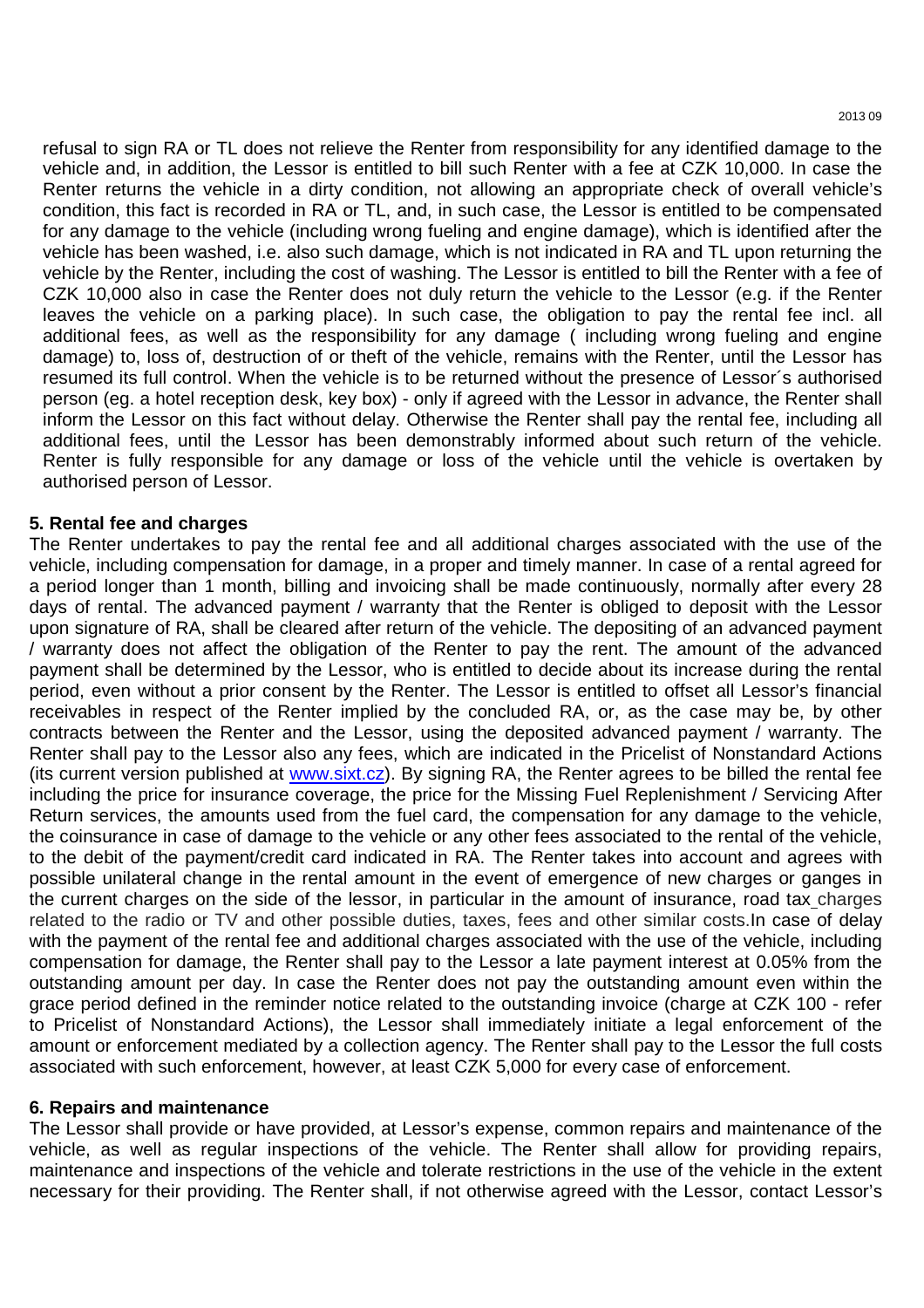2013 09

subsidiary, from which he/she has taken over the vehicle, and, together with such subsidiary, provide for exchange of tires in case of transition between periods of the year (usually March and November). Such exchange is made at the expense of the Lessor. However, the Renter is not entitled to compensation of his/her expense associated to the exchange of tires (e.g. time, fuel etc.). The Renter is entitled to be provided by the Lessor another vehicle of equal or similar quality for the time of such repair or maintenance. The costs associated with the repair shall be born by the Lessor, with the exception of cases, when the need for repair was caused as a result of inappropriate use of the vehicle or of the use of the vehicle in contradiction with the usual way of using a vehicle, or of a violation of the provisions of the Rental Agreement by the Renter or by persons, whom the Renter allowed access to the vehicle. In such cases, the costs of repair shall be fully born by the Renter, and the Renter shall be fully responsible for any damage caused to the Lessor as a consequence of such acting. The Renter shall notify the Lessor, without unnecessary delay, on any defects demonstrated on the vehicle during its use requiring a repair. In case the Renter does not meet this obligation without unnecessary delay, the Renter shall be responsible to the Lessor for any damage caused by this and shall loose any rights, which would otherwise belong to him/her as a result of impossibility or restricted possibilities of using the vehicle.

### **7. Responsibility for damage (CDW, TP, GT), personal accident insurance (PAI)**

For persons authorized to drive a vehicle, the Lessor provides an insurance coverage in the extent and under the conditions of the compulsory insurance of responsibility for damage caused by using a motor vehicle. The Renter is fully responsible towards the Lessor for any damage caused on the vehicle or damage associated with the use of the vehicle, until the Lessor has taken over the vehicle back from the Renter. In the case of damage caused by the renter the lessor is entitled to charge the renter for complex services and administration associated with the settlement of the claim fee of 1500, - CZK (Damage Administration Fee). The Lessor can also require from the Renter a compensation for lost rental cost, i.e. a compensation for lost rental fees in an amount corresponding to the agreed rental fee, if the Renter returns the vehicle damaged or without documents and accessories, or if the Renter does not duly return the vehicle at all, etc., until the day, on which the Lessor can rent the vehicle in an appropriate condition to another renter (i.e. for example during the repair of the vehicle). Damages caused on the vehicle not covered by the agreed insurance coverage policy shall be billed by the Lessor to the Renter on the basis of the damage price overview (its current version published at www.sixt.cz), or on the basis of a price calculation by the particular repair shop. Compensation for such damages is due together with the rental fee and additional charges, or shall be billed to the debit of Renter's payment/credit card indicated in RA (refer to Art. 5 of the present Conditions).

However, Renter's responsibility for damage caused on the vehicle can be restricted up to the amount of the agreed insurance coverage in RA (normally 10% of vehicle's value, min. CZK 10,000 per insurance event) depending on the category of the vehicle, as follows:

– for damage caused by damaging the vehicle or its part or accessories, except for the consequences of theft, attempted theft, or vandalism (CDW),

– for damage caused by loss or theft of the vehicle or its part or by its damaging as a consequence of theft, attempted theft, or vandalism (TP),

provided that the Renter confirms with his/her signature on the front page of RA his/her acceptance of the CDW and TP terms and pays the charge according to the applicable pricelist. The restriction of Renter's responsibility applies separately to each individual insurance event, i.e. to such damage on the vehicle, which is a result of a single insurance event. However, Renter's responsibility cannot be restricted in the case such damage, accident, loss or theft of the vehicle was a consequence of nonobservance of RA, the Conditions, legal regulations or the terms of insurance coverage (disregarding whether intentionally or by omission). On the basis of payment of an additional charge and signature in the field for personal accident insurance (PAI) on the front page of RA, the Lessor shall provide to the Renter insurance coverage of persons travelling in the rented vehicle, in compliance with the conditions set forth by the particular provider of insurance. Fines applied to the Renter for traffic and parking offences committed with the rented vehicle, damages caused by loss of documents, keys or vehicle tools, damage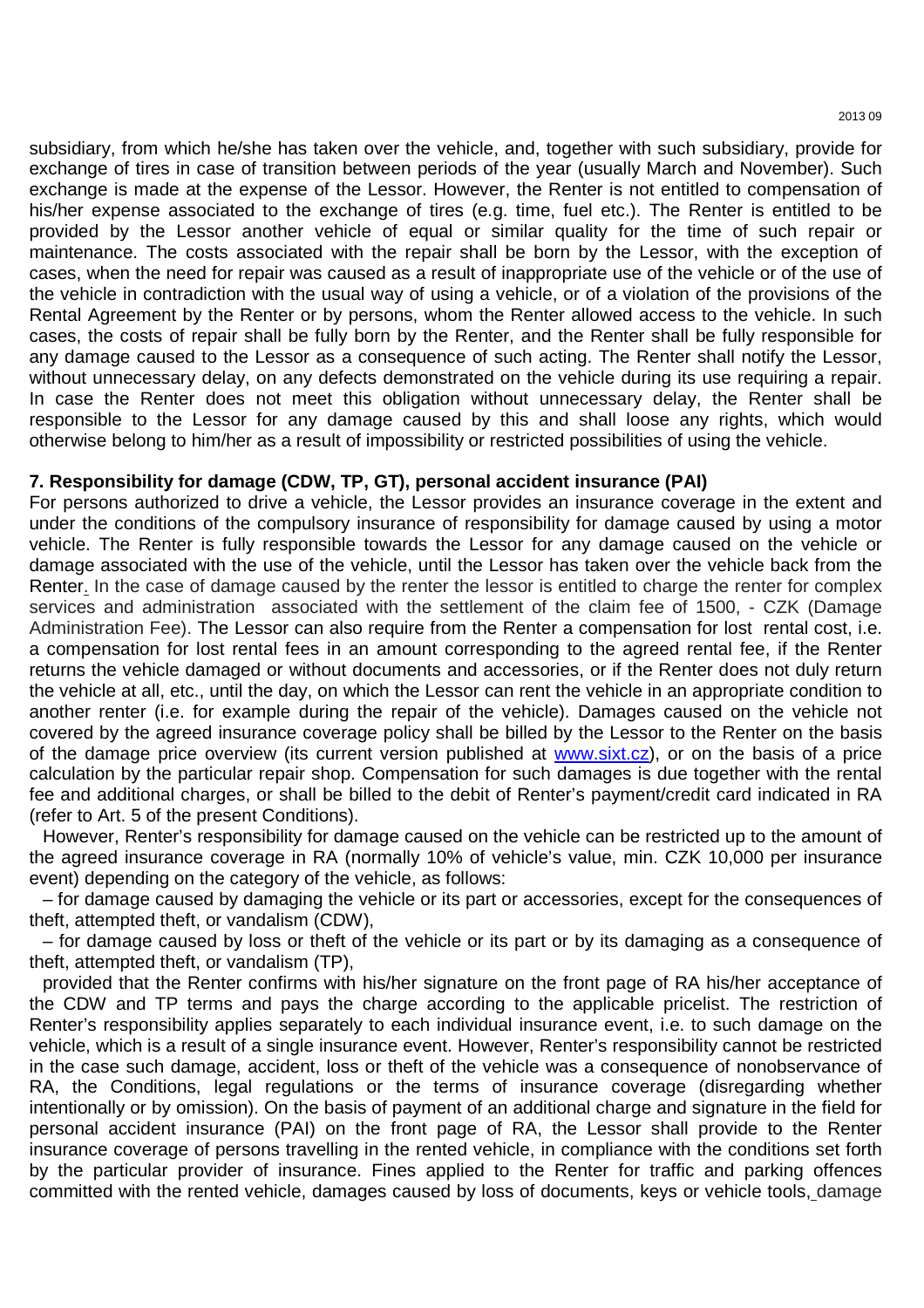due to a wrong refueling, damage to wheels of the car, the subsequent damage, including costs, which had to be incurred in order to rectify such damages, shall be always born by the Renter, disregarding the agreed insurance coverage. At the expence of the renter is always also a fine or any other penalty, as well as any other amounts for which payment will be the lessor as the operator of a rented vehicle called in connection with and any offense or other administrative offense committed during the period of RA in relation to rented vehicle ("Penalties "), and in the event of such obligation to pay penalties or other amounts the lessor is entitled to charge the renter extra administration fee of 300, - CZK for the activities associated with the administrative settlement of this matter (the" fINE fEE "). The renter is obliged to do everything possible to immediately get rid of any obligation or liability for the lessor to pay the penalty. If the renter fails to do so, the lessor is entitled to add such charges together with FINE FEE to the credit / debit cards of the renter and is entitled to charge corresponding amount and FINE FEE to renters credit card immediately. Obligation of the lessor to send to the renter relevant invoice shall remain unaffected. In case the Renter pays, together with the charges for CDW and TP, also the charge for SUPER/TOP COVER CDW, he/she obtains a preferential insurance coverage of damages. SUPER/TOP COVER CDW applies to: damage to the vehicle, loss of wheel hubs, , responsibility for accident; it does not apply to: loss of spare wheel and obligatory outfit, loss of documents, keys, manual, driver set or using the wrong type of fueland related car towing and further to damage of tires, hubcaps and wheels A prerequisite for claiming preferential insurance coverage is presenting a police report and the fact that the Renter has not violated any of the obligations implied for him/her by RA, the Conditions, legal regulations or the terms of insurance coverage. By concluding RA and paying the charges for CDW and TP, the Renter is not automatically entitled to be provided the SUPER/TOP COVER CDW service. The decision on providing these services shall be always decided by the Lessor in respect of each individual Renter or each individual RA; the Lessor is not obliged to give any grounds for a potential decision on not providing this service. No insurance coverage may be negotiated or cancelled after the beginning of the rental period.

## **8. Accident, damaging and theft of vehicle**

In case of traffic accident, damaging or theft of the vehicle or its part, injury or death of persons (whether caused by the Renter or not)(further "damage event"), the Renter shall call the police and ask for the investigation of the accident and presenting the investigation or its result to the Renter as an official report. This Renter's obligation does not apply only to damage to the tires. In case of any event of damage, the Renter shall fill out complete information required in the "Accident Log" form received together with the vehicle documents. A nonfunctional vehicle must be secured against additional damage or theft. The Renter shall, immediately, or, at the latest, within 24 hours, notify the Lessor on any event of damage related to the vehicle, injury or death of persons as a consequence of the event of damage, the place, where the vehicle is located, and make sure that all documents, keys and other documentation related to the vehicle and to the event of damage, including a completed "Accident Log" form and the police record/report, are presented to the Lessor as soon as possible. In case the indicated documentation is not presented, the right for insurance coverage becomes inapplicable. The Renter shall provide to the police, the Lessor and Lessor's insurance company any required assistance and cooperation needed for a complete investigation of the event of damage and for its processing and, as the case may be, for the associated legal proceedings. The provisions of Article 7 permission of the lessor to charge renter Damage Administration Fee of  $\epsilon$  1.500, - CZK apply.

### **9. Miscellaneous**

The Renter declares to comply with all requirements defined by legal regulations for driving motor vehicles (valid driver's license, driving permit in case of Renter's age exceeding 60 years etc.) and eclares the driver´s licence is older than 2 years. The Lessor is responsible towards the Renter or towards third parties only for losses and damages, caused to them as a direct consequence of the vehicle rental or of its use, when caused by the fault of the Lessor or by Lessor's negligence. Any such losses or damages shall be reported to the Lessor within 24 hours from their occurrence. The Renter shall notify the Lessor on a change of his/her domicile or any other change that could have impact on compliance with his/her